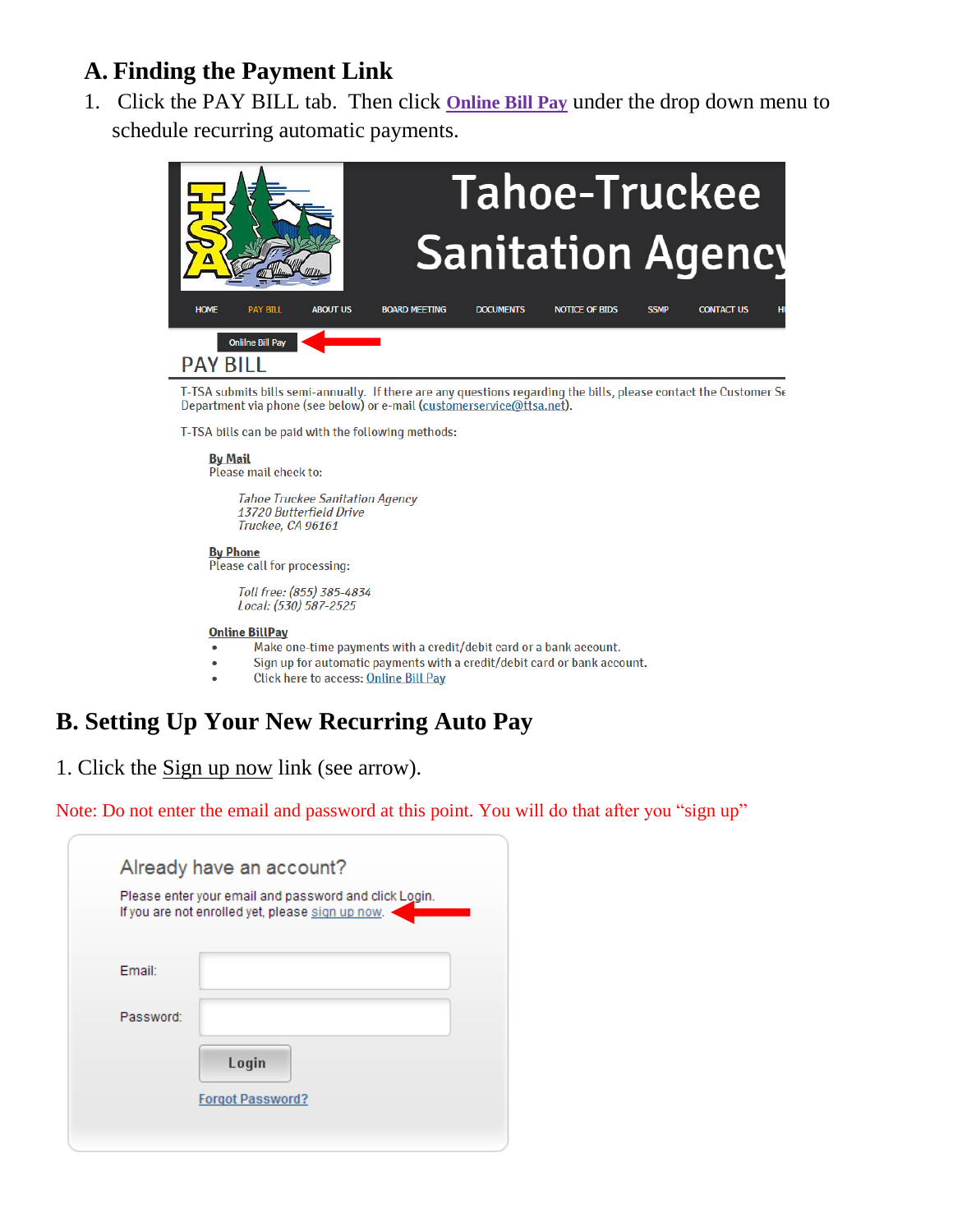#### 2. Enter all required profile information.

Required information has an asterisk \* on the left side of the field.

Please follow the password instructions carefully to avoid delays in setting up your payment account.

| Please enter all of the information below and click Sign Up. |           |  |  |  |
|--------------------------------------------------------------|-----------|--|--|--|
| <b>My Profile Information</b>                                |           |  |  |  |
|                                                              |           |  |  |  |
| * First Name:                                                |           |  |  |  |
| *Last Name:                                                  |           |  |  |  |
| *Email Address:                                              |           |  |  |  |
| * Phone Number:                                              | ext.<br>٠ |  |  |  |
| * ZIP Code:                                                  |           |  |  |  |
| * Language Preference:                                       | ◉ English |  |  |  |

Passwords must meet the following requirements:

- . must be at least 6 characters in length
- . must contain at least one number and 1 alpha
- . only alphanumeric characters are allowed

For enhanced security, do not use proper names, words commonly found in the dictionary or repeating sequences of numbers.

| *Password:             |                                               |
|------------------------|-----------------------------------------------|
| * Re-enter password:   |                                               |
| * Security Question 1: | What was your childhood best friend's name? v |
| * Security Answer 1:   |                                               |
| * Security Question 2: | In what city were your born?                  |
| * Security Answer 2:   |                                               |
|                        |                                               |
|                        | <b>Sign Up</b><br><b>Cancel</b>               |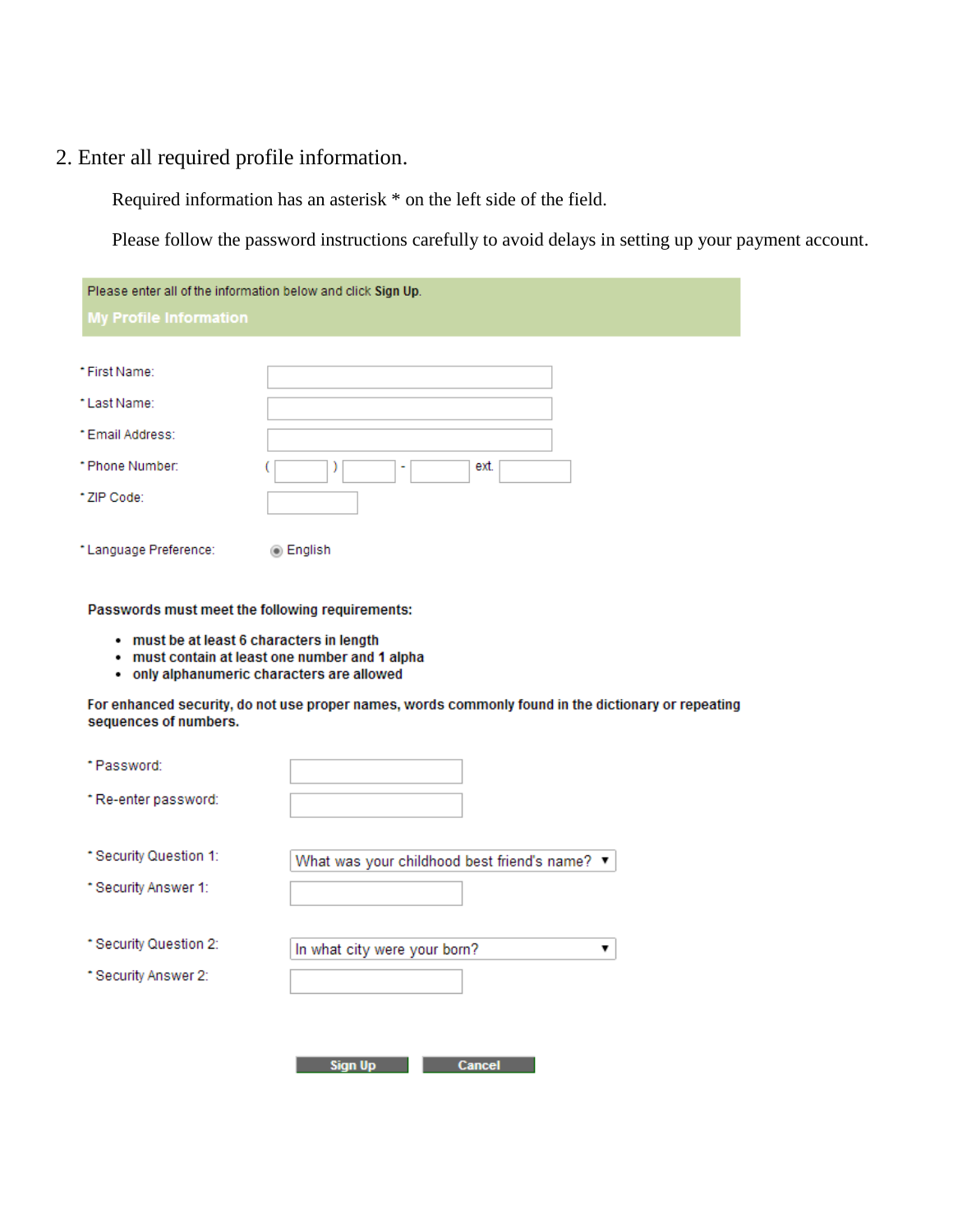3. Once you have successfully completed your enrollment, you will see the confirmation screen shown below.

| First Name:          | John                                        |
|----------------------|---------------------------------------------|
| Last Name:           | Doe                                         |
| Email Address:       | jdoe@email.com                              |
| Language:            | English                                     |
| Phone Number:        | (530) 233-5555                              |
| Security Question 1: | What was your childhood best friend's name? |
| Security Answer 1:   | ****                                        |
| Security Question 2: | What was the make of your first car?        |
| Security Answer 2:   | ****                                        |

4. You will then return to the login screen and use your email/password to log into the system.

### **C. Scheduling an Autopay**

1. Select the **Autopay** tab and click **Schedule an Autopay**

2. Enter your account number including the letter but without the dashes. Your account number is found in the upper right hand corner of your bill and begins with an **E, P**, or **N.** Click Continue.

|                                          | .                                                                                           |                            |                 |                                  |
|------------------------------------------|---------------------------------------------------------------------------------------------|----------------------------|-----------------|----------------------------------|
| <b>Customer Dashboard</b>                | <b>Bills</b>                                                                                | <b>Payments</b><br>Autopay | <b>Accounts</b> | <b>Payment</b><br><b>Methods</b> |
| <b>Schedule an Autopay</b><br>My Autopay |                                                                                             |                            |                 |                                  |
|                                          | Add Account                                                                                 | Payment Information        |                 | <b>Confirm Payment</b>           |
|                                          | Please enter all of the information below and click Continue.<br><b>Account Information</b> |                            |                 |                                  |
|                                          | Payment Type:                                                                               | <b>Utility Bill</b>        |                 |                                  |
|                                          | * Account Number<br>(without the dashes)                                                    | N4206039000                |                 |                                  |
|                                          | <b>Continue</b><br><b>Cancel</b>                                                            |                            |                 |                                  |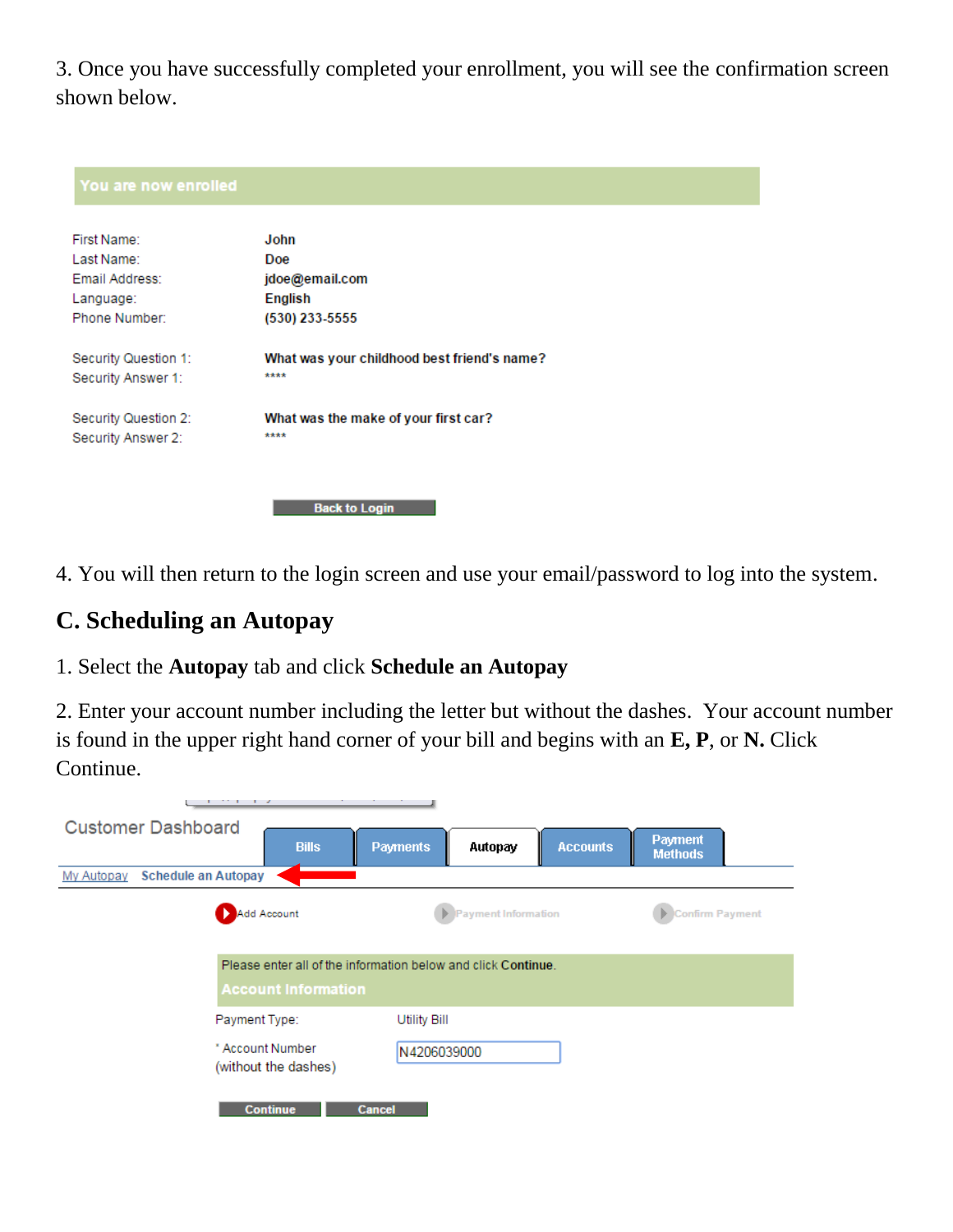3. Select the Autopay frequency (On the Due Date – automatically pays on the day your bill is due), enter your payment information and click continue. Required fields have an asterisk \*.

| <b>Customer Dashboard</b>                | <b>Bills</b>                                                                                                                                                                                                          | <b>Payments</b><br>Autopay                                                                                         | <b>Accounts</b>                             | <b>Payment</b><br><b>Methods</b>                                                                                            |
|------------------------------------------|-----------------------------------------------------------------------------------------------------------------------------------------------------------------------------------------------------------------------|--------------------------------------------------------------------------------------------------------------------|---------------------------------------------|-----------------------------------------------------------------------------------------------------------------------------|
| <b>Schedule an Autopay</b><br>My Autopay |                                                                                                                                                                                                                       |                                                                                                                    |                                             |                                                                                                                             |
|                                          | Select Account<br>Please enter all of the information below and click Continue.<br>Only fields marked with * are mandatory<br><b>Schedule Information</b>                                                             | Payment Information                                                                                                |                                             | Confirm Payment                                                                                                             |
|                                          | *Frequency:                                                                                                                                                                                                           | On the due date of each bill ▼                                                                                     |                                             | Please note that a payment for the amount on the bill will be processed each month on the due date up to the maximum amount |
|                                          | <b>Payment Information</b>                                                                                                                                                                                            |                                                                                                                    |                                             |                                                                                                                             |
|                                          | * Payment Method:<br>* Account Type:<br>* Routing Number:<br>* Account Number:<br>Bank Name:<br>* Account Holder Name:                                                                                                | E-Check<br>▼<br>$-SELECT -$<br>$\pmb{\mathrm{v}}$<br>Jan Smith                                                     |                                             |                                                                                                                             |
|                                          | PAY TO THE ORDER OF<br><b>FOR</b><br>C089400988   C0014943   C1438 "<br>Routing<br>Account<br>View Authorization Agreement for direct debit payment (ACH Debit).<br>I authorize ACH direct debit payment (ACH Debit). | <b>DATE</b><br>CO89400988   C3438 " COO34943   "<br>Routing<br>Check<br>Check<br>0 <sub>R</sub><br><b>Continue</b> | 1027<br><b>DOLLARS</b><br>Account<br>Cancel |                                                                                                                             |

4. Review the summary details for your payment to make sure that everything is correct. Make sure to agree to the Terms and Conditions by **checking the box** and click **Submit** to register your recurring Autopay payment.